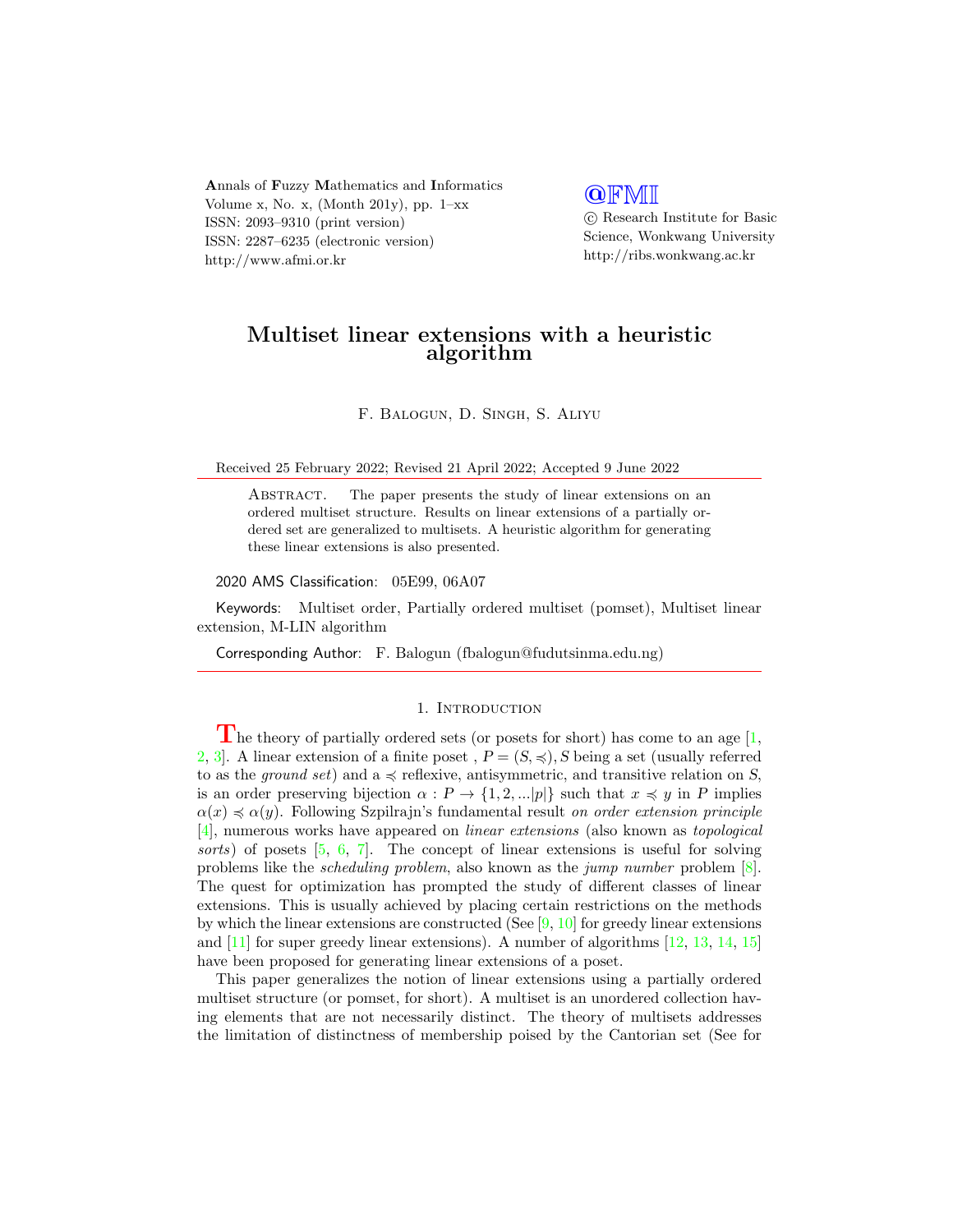instance  $[16, 17]$  $[16, 17]$  $[16, 17]$ . The multiset theory in  $[16]$  assumes separate axioms for multiplicity arithmetic (i.e., the number of times an object occurs) since multiplicities are considered as different types of objects from the multisets they support; the author presented a first-order two-sorted theory. In [\[18\]](#page-6-17), a different approach is proposed via a single-sorted multiset theory. In the single-sorted theory, objects and their multiplicities come from the same domain and satisfy the same axioms. To extend the theory proposed in [\[18\]](#page-6-17) and deal with multiplicities separately, new axioms would be required. The theory MST developed in [\[16\]](#page-6-15) will be a basis for this study. Multisets are studied as an extension of set theory, and have applications in different spheres of mathematics, computer science, economics, formal language, biosystems and philosophy  $(19)$  gave an overview of these applications). Various notions in order theory are being generalized using multisets [\[20,](#page-6-19) [21,](#page-6-20) [22,](#page-6-21) [23,](#page-7-0) [24\]](#page-7-1). Here, analogous results on linear extensions are presented in the multiset setting via an ordering that is induced by the underlying generic set. In section 2, we recall basic definitions on multisets and outline a structure of the ordered multiset to be used in this work. In the next section, we present an analogous notion of linear extensions for ordered multisets and prove related results. Lastly, a heuristic algorithm for generating multiset linear extensions is proposed in section 4.

#### 2. Multisets and partially ordered multisets

Basic definitions and terminologies on multisets (See [\[19\]](#page-6-18) for details), and an outline of the proposed pomset structure are discussed in this section.

#### 2.1 Multisets

A multiset M over a set S is a cardinal-valued function, i.e.,  $M: S \to \aleph$ , such that  $x \in Dom(M)$  implies  $M(x)$  is a cardinal number and  $M(x) = m_M(x) > 0$ , where  $m_M(x)$  is the multiplicity of x in M. A multiset is finite if it contains a finite number of objects having finite multiplicities, it is infinite if the number of objects or/and their multiplicities are infinite. In theoretical development infinite multiplicities of elements are studied, however we will restrict our attention to finite multisets since this is the case in most applications of multisets. For convenience we will denote an arbitrary multiset M by  $[m_1x_1, m_2x_2, ... m_nx_n]$ , where  $m_i$  denotes the multiplicity of an object  $x_i$  in M for  $i \in \{1, 2, ..., n\}$ . The notation  $m_i x_i$  reads  $x_i$  is an element of M with multiplicity  $m_i$ . All occurrences of an object in a multiset are usually assumed to be indistinguishable. The root set of M, denoted by  $M^*$ , will be the set  ${x \in S|M(x) > 0}$  (See separation schema in [\[16\]](#page-6-15) for details). For any two multisets M and N in M(S) the multiset M is a *submultiset* of N, denoted by  $M \subseteq N$ , if  $M(x) \leq N(x)$  for all  $x \in S$ , and  $M \subset N$  if and only if  $M(x) \leq N(x)$  for at least one  $x$ . This work also assumes multiplicies to be non-negative integer valued. In different theories of multisets, multiplicities are assumed to take values from different sets in the number system. For instance, the multiset theory presented in [\[25\]](#page-7-2) assumes that the multiplicity of an object is a positive real number. While  $[26]$  studies objects with multiplicities from the set of integers. In  $[27]$ , a generalized theory is proposed by assuming multiplicities to be real number valued. These existing multiset theories are generalizations of the Zermelo-Fraenkel set theory (ZF) and hence, contain ZF.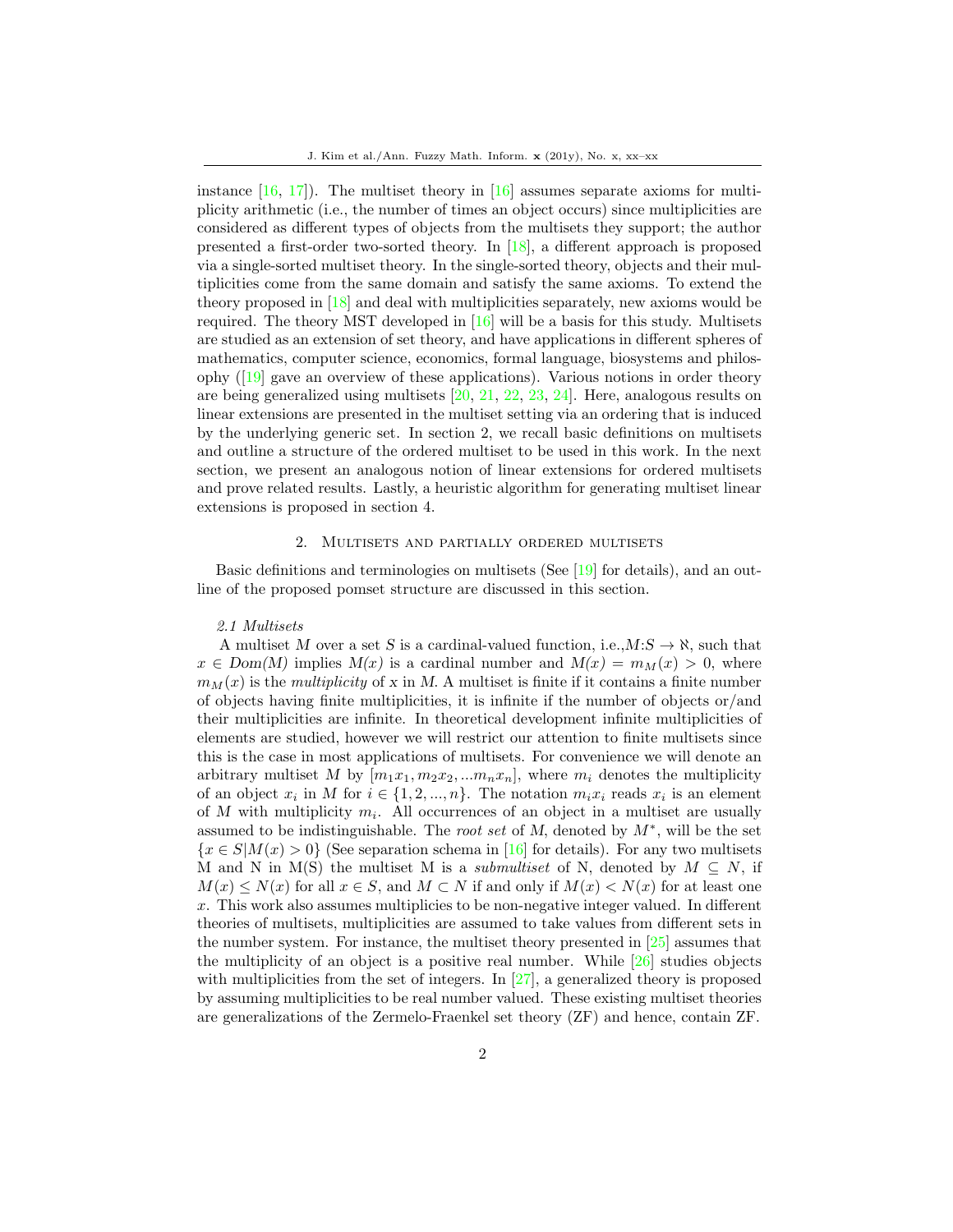#### 2.2 Pomsets

For a multiset  $M \in M(S)$ , we shall refer to an object in M together with its multiplicity, i.e.,  $m_i x_i$  as a point. We need the following definitions (See [\[20\]](#page-6-19) for details).

<span id="page-2-0"></span>**Definition 2.1.** For any pair of points  $m_i x_i$  and  $m_i x_i$  in M with  $i, j \in \{1, 2, \ldots n\}$ ,  $m_i x_i \preccurlyeq \leq m_j x_j$  if and only if  $x_i \preccurlyeq x_j$  in S. The two points coincide if and only if  $x_i = x_j$  (See principle of exact multiplicity in [\[16\]](#page-6-15)). The points  $m_i x_i$  and  $m_i x_j$ are comparable, if  $(m_ix_i \preccurlyeq \leq m_ix_j) \vee (m_ix_j \preccurlyeq \leq m_ix_i)$ , and otherwise, they are incomparable and denoted by  $(m_i x_i || m_j x_j)$ .

**Remark 2.2.** By definition [2.1,](#page-2-0) it follows that  $\prime \leq \leq \prime$  is a partial order if and only if  $\prime \preccurlyeq'$  is a partial order. The generic set  $(S, \preccurlyeq)$  is assumed to be partially ordered, by implication  $\mathcal{M} = (M, \preccurlyeq \leq)$  will be a pomset. The strict ordering on M will be denoted by  $\prime \ll \prime$ .

**Definition 2.3.** The ordering  $\leq \leq$  is a *linear multiset order*, if it is a partial multiset order and any two points  $m_i x_i$  and  $m_j x_j$  in M are comparable under  $\preccurlyeq \leq$ .

**Definition 2.4.** A point  $m_i x_i$  in M is said to be *minimal* (resp. *maximal*), if there is no point  $m_jx_j$  in M for which  $m_jx_j \ll m_ix_i$  (resp.  $m_ix_i \ll m_jx_j$ ) holds. If a pomset has a unique minimal (resp. maximal) point, then it is called the minimum (resp. maximum) point of M.

**Definition 2.5.** For a submultiset N of M, the upset ( $\uparrow$ N) and downset ( $\downarrow$ N) of N with respect to  $\leq$  are defined as follows:

 $\uparrow N = \{m_j x_j \in M \mid \exists n_i x_i \in N, \text{ with } n_i x_i \leq m_j x_j\}$ 

and

 $\uparrow N = \{m_i x_i \in M \mid \exists n_i x_i \in N, \text{ with } n_i x_i \leq m_i x_i\}.$ 

#### 3. Multiset linear extensions

In this section, an analogous definition of linear extensions is presented with some results.

**Definition 3.1.** Let  $\mathcal{M} = (M, \preccurlyeq \leq_{\mathcal{M}})$  and  $\mathcal{N} = (M, \preccurlyeq \leq_{\mathcal{N}})$  be two pomsets defined over partially ordered sets P and Q respectively. Then  $\preccurlyeq \leq_N$  is called a multiset order extension of  $\preccurlyeq \leq_{\mathcal{M}}$ , if  $m_i x_i \preccurlyeq \leq_{\mathcal{M}} m_j x_j$  implies that  $m_i x_i \preccurlyeq \leq_{\mathcal{N}} m_j x_j$ , i.e., the relation  $\preccurlyeq \leq_M$  is contained in  $\preccurlyeq \leq_N$ . A multiset extension of  $\preccurlyeq \leq_M$  that is a linear multiset order is called a multiset linear extension.

We have the following result.

<span id="page-2-1"></span>**Theorem 3.2.** Let  $M = (M, \preccurlyeq \leq_M)$  be a pomset and  $m_i x_i, m_j x_j$  be any two points in M with  $m_i x_i || m_j x_j$  in M. Then there exists a pomset N extending M such that  $m_i x_i \preccurlyeq \leq_N m_i x_i$ .

To prove theorem [3.2,](#page-2-1) we will first outline the proofs of the following two complementary results.

<span id="page-2-2"></span>**Lemma 3.3.** Let P be a poset and let  $x, y$  be incomparable elements in P. Then there exists a poset Q extending P such that  $x \preccurlyeq_{\mathcal{Q}} y$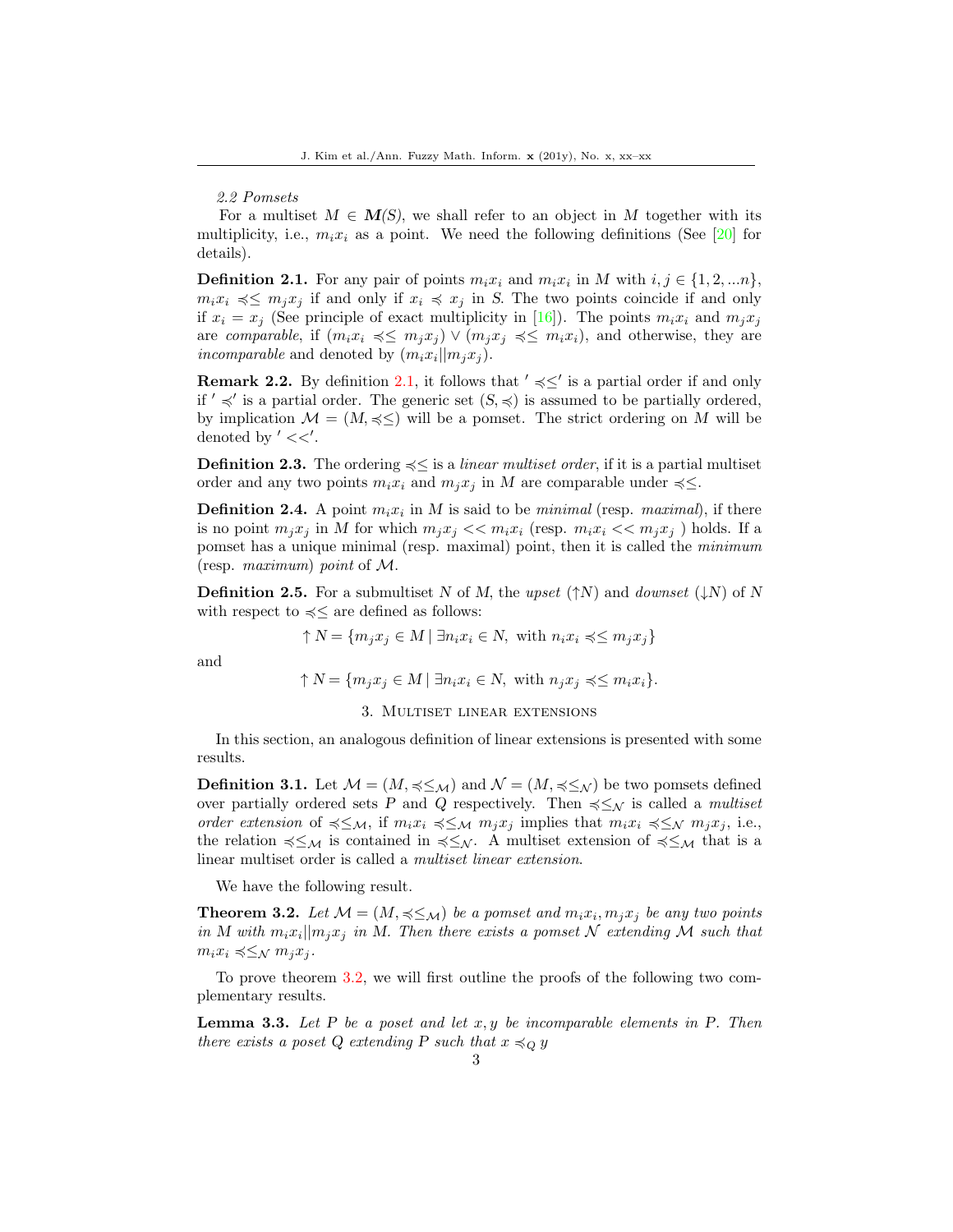Proof. This proof is a direct consequence of Szpilrajn's extension theorem [\[4\]](#page-6-3):

#### Every partial order is contained into a total order.

We include this proof for the sake of convenience for the reader.

Let  $Q = P \cup (\downarrow x \times \uparrow y)$ , i.e., Q is obtained from P by adjoining P with all pairs of points  $(u, v)$  for which  $u \preccurlyeq_{P} x$  and  $y \preccurlyeq_{P} v$ . Since  $x \preccurlyeq_{Q} y$ , we need to show that the ordering on Q is a partial order. Now  $\downarrow x \cap \uparrow y = \emptyset$ , since if z is in this intersection, then  $y \preccurlyeq_{P} z$  and  $z \preccurlyeq_{P} x$  would yield  $y \preccurlyeq_{P} x$ , a contradiction. The ordering on Q is reflexive since  $P \subseteq Q$ . To show that the order on Q is antisymmetric, suppose that  $u \preccurlyeq_Q v$  and  $v \preccurlyeq_Q u$  with  $u \neq v$ . By the definition of Q, either  $u \preccurlyeq_P v$  or,  $u \preccurlyeq_P x$ and  $y \preccurlyeq_P v$ . Similarly, either  $v \preccurlyeq_P u$  or,  $v \preccurlyeq_P x$  and  $y \preccurlyeq_P u$ . Suppose  $u \preccurlyeq_P v$ . Then  $v \preccurlyeq_{P} u$  cannot hold. Otherwise, we will have  $u = v$ , which is a contradiction. Thus  $v \preccurlyeq_P x$  and  $y \preccurlyeq_P u$ . However,  $y \preccurlyeq_P u \preccurlyeq_P x$  gives a contradiction, i.e.,  $y \preccurlyeq_P x$ . Similarly, the case  $v \preccurlyeq_{P} u$  gives a contradiction. Suppose,  $u \preccurlyeq_{P} x$  and  $y \preccurlyeq_{P} v$  also,  $v \preccurlyeq_P x$  and  $y \preccurlyeq_P u$ , which contradicts the fact that  $\downarrow x \cap \uparrow y = \emptyset$ . So  $u \preccurlyeq_P v$  and  $v \preccurlyeq_P u$  must imply that  $u = v$ .

To show transitivity, assume that  $u \preccurlyeq_Q v$  and  $v \preccurlyeq_Q w$ . Now, either  $u \preccurlyeq_P v$  or,  $u \preccurlyeq_{P} x$  and  $y \preccurlyeq_{P} v$ . Also, either  $v \preccurlyeq_{P} w$  or,  $v \preccurlyeq_{P} x$  and  $y \preccurlyeq_{P} w$ . Again we have to consider the following cases. First assume that  $u \preccurlyeq_{P} v$ , if also  $v \preccurlyeq_{P} w$ , then the claim follows from transitivity of P. Now suppose that  $v \preccurlyeq_{P} x$  and  $y \preccurlyeq_{P} w$ . Also  $u \preccurlyeq_P x$ , and this implies that  $u \in \downarrow x$  and  $w \in \uparrow y$  hence  $u \preccurlyeq_Q w$  as required. Next, suppose that  $u \preccurlyeq_{P} x$  and  $y \preccurlyeq_{P} v$ . Now, if  $v \preccurlyeq_{P} w$ , then also  $y \preccurlyeq_{P} w$  and this implies that  $u \in \downarrow x$  and  $w \in \uparrow y$ , hence  $u \preccurlyeq_Q w$ . The case  $v \preccurlyeq_P x$  and  $y \preccurlyeq_P w$  gives a contradiction since  $\downarrow x \cap \uparrow y = \emptyset$ .

<span id="page-3-0"></span>**Lemma 3.4** (Necessary and sufficient condition for a pomset  $\mathcal N$  to be a multiset extension of  $M$ ). Suppose M and N are two pomsets defined over posets P and  $Q$ , respectively, where P and Q have a common ground set, then  $N$  is a multiset extension of  $\mathcal M$  if and only if  $Q$  is an extension of  $P$ 

*Proof.* Let  $\mathcal{M} = (M, \preccurlyeq \leq_{\mathcal{M}})$ , and  $\mathcal{N} = (M, \preccurlyeq \leq_{\mathcal{N}})$  be pomsets over P and Q, respectively. Suppose  $\mathcal N$  is a multiset extension of  $\mathcal M$ . Then by definition, we have

(3.1) 
$$
m_i x_i \preccurlyeq \leq_{\mathcal{M}} m_j x_j \implies m_i x_i \preccurlyeq \leq_{\mathcal{N}} m_j x_j.
$$

Also,

(3.2)  $m_i x_i \preccurlyeq \leq_M m_i x_j \Longleftrightarrow x_i \preccurlyeq_P x_j$  (Since M is defined over the poset P).

Similarly,

(3.3) 
$$
m_i x_i \preccurlyeq \leq_{\mathcal{N}} m_j x_j \Longleftrightarrow x_i \preccurlyeq_{Q} x_j.
$$

From  $(3.1)$  to  $(3.3)$ , we have

$$
x_i \preccurlyeq_P x_j \iff m_i x_i \preccurlyeq \leq_M m_j x_j \implies m_i x_i \preccurlyeq \leq_N m_j x_j \iff x_i \preccurlyeq_Q x_j.
$$

Thus  $x_i \preccurlyeq_Q x_j$  whenever  $x_i \preccurlyeq_P x_j$  So Q is an extension of P. Next, suppose  $Q$  is an extension of  $P$ . Then

(3.4) 
$$
x_i \preccurlyeq_Q x_j \text{ whenever } x_i \preccurlyeq_P x_j.
$$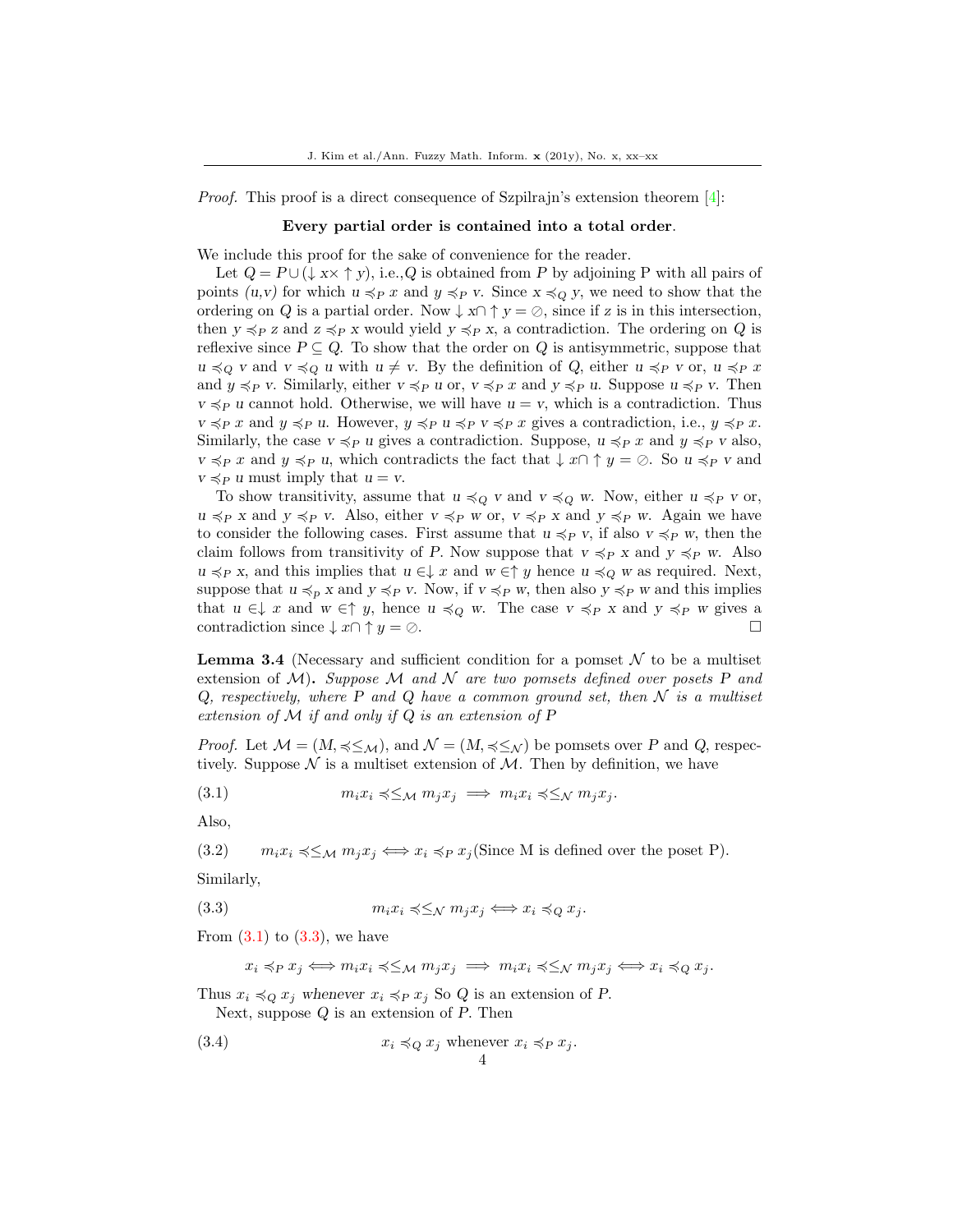Since  $x_i, x_j$  are also elements of M, we must have  $m_i, m_j \in \mathbb{N}$  with  $M(x_i) = m_i$  and  $M(x_i) = m_i$ .

Thus by definition,

(3.5)  $x_i \preccurlyeq_P x_j \implies m_i x_i \preccurlyeq \leq_M m_j x_j$  for any pair of points  $m_i x_i, m_j x_j \in M$ . Similarly,

 $(3.6)$   $x_i \preccurlyeq_Q x_j \implies m_i x_i \preccurlyeq_{\mathcal{N}} m_j x_j$ , for some pomset  $\mathcal N$  induced by  $\preccurlyeq_Q$ .

From  $(3.4)$  to  $(3.6)$ , we have

 $m_i x_i \preccurlyeq \leq_N m_i x_i$  whenever  $m_i x_i \preccurlyeq \leq_M m_i x_i$ .

So  $\mathcal N$  is a multiset extension of  $\mathcal M$ .

We now give the proof of Theorem  $3.2$ .

*Proof.* Let  $M = (M, \preccurlyeq \leq_M)$  be a pomset defined over a partially ordered set P. Suppose there exist points  $m_i x_i$  and  $m_j x_j$  in M with  $m_i x_i || m_j x_j$  in M. Thus by definition, neither  $x_i \preccurlyeq_P x_j$  nor  $x_j \preccurlyeq_Q x_i$  holds in P. By Lemma [3.3,](#page-2-2) there exists a poset, say Q, extending P such that  $x_i \preccurlyeq_Q x_j$ . Let  $x_i$  and  $x_j$  be objects in M, with multiplicities  $m_i$  and  $m_j$ , respectively. By definition  $x_i \preccurlyeq_Q x_j$  implies  $m_i x_i \preccurlyeq \leq_N m_j x_j$  for some pomset N induced by  $\preccurlyeq_Q$ . Suppose N is the pomset  $(M, \preccurlyeq \leq_N)$ . It follows from Lemma [3.4](#page-3-0) that N is a multiset extension of M.  $\square$ 

Theorem 3.5 (A generalization of Theorem [3.2\)](#page-2-1). Every finite pomset has a multiset linear extension.

*Proof.* For a pomset  $M = (M, \leq \leq_M)$ , let U denote the multiset containing all pairs  $m_i x_i, m_j x_j$  in M with  $m_i x_i || m_j x_j$  in M. By applying the construction in Theorem [3.2](#page-2-1) inductively on all pairs  $m_i x_i, m_j x_j \in \bigcup$ , a pomset N with a multiset linear order  $\preccurlyeq \leq_N$  is obtained. The ordering  $\preccurlyeq \leq_N$  contains all extensions of the original multiset order  $\preccurlyeq \leq_{\mathcal{M}}$ .  $□$ 

#### 4. The M-LIN Algorithm

Let  $\mathcal{M} = (M, \preccurlyeq \leq)$  be a pomset defined over a poset P. Since  $\preccurlyeq \leq$  is induced by  $\preccurlyeq$ , the subposet  $(M^*,\preccurlyeq)$  of P will be a generator for  $(M,\preccurlyeq)$ . A multiset linear extension of  $\preccurlyeq \leq$  will be  $\preccurlyeq \leq_L$ , with  $m_i x_i \preccurlyeq_L m_j x_j$  whenever  $m_i x_i \preccurlyeq m_j x_j$  in M, and  $(m_ix_i \preccurlyeq_{\leq L} m_jx_j) \vee (m_jx_j \preccurlyeq_{\leq L} m_ix_i)$  holds for all  $m_ix_i, m_jx_j$  in M. The multiset linear extension can be obtained via the following steps: Given a multiset M

- (1) Choose a minimal element  $x_1$  in  $M^*$
- (2) Let  $m_1 = M(x_1)$
- (3) Choose  $m_1x_1$  to be minimal in M
- (4) Given that  $m_1x_1, m_2x_2, ..., m_ix_i$  have been chosen, choose a minimal element  $x_{i+1}$  in  $M^* \setminus \{x_1, x_2, ..., x_i\}$
- (5) Let  $m_{i+1} = M_i(x_{i+1})$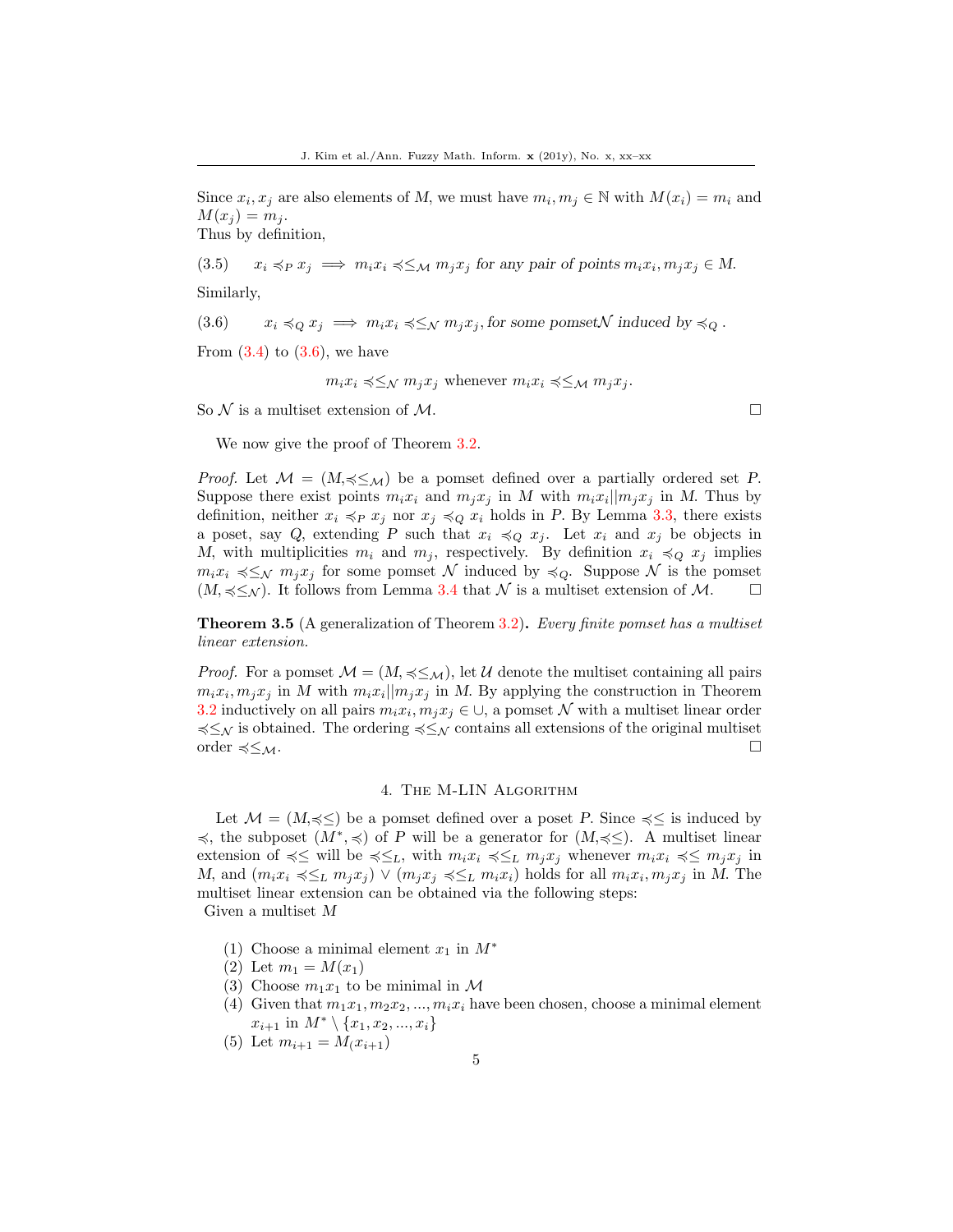The multiset linear order  $m_1x_1 \preccurlyeq \leq_L m_2x_2 \preccurlyeq \leq_L \ldots \preccurlyeq \leq_L m_nx_n$  obtained through this process is a multiset linear extension of  $\leq \leq$ .

The proposed algorithm M-LIN is a heuristic algorithm that constructs multiset linear extensions  $[m_1x_1, m_2x_2, ...m_nx_n]$  of a pomset M. The algorithm is split into two parts, viz., M-LIN 1 and M-LIN 2.

### 4.1 M-LIN Algorithm

```
M-LIN 1 (M[x_1,...x_n])Create Array M^*, M(x)For i \leftarrow 0 to len(M)-1
temp\leftarrow [i]if temp is not in M^\astM^*[i] \leftarrow \text{temp}freq \leftarrow 0for j \leftarrow 0 to len(M)-1
if temp=M[j]freq = freq + 1end if
end for
multiplicity[] \leftarrow \text{freq}end if
end for
   M-LIN 2
Create Array CM
T=M^*q=multiplicity
While (len(T) > 0)i=T.index of (x)
```
 $x=Min(T)$  $Y=q[i]$ If  $(Y > 1)$  $CM \rightarrow Y.X$ Else  $CM[] \leftarrow x$ T.Remove(x) end while Return CM

The first part of the algorithm i.e., M-LIN 1 creates the root set and multiplicity

arrays. Algorithm M-LIN 2 sorts the root set using a defined ordering and obtains the multiplicity of the minimal element at each stage. It returns a point  $m_i x_i$ . The final output is a multiset linear extension of the original multiset order.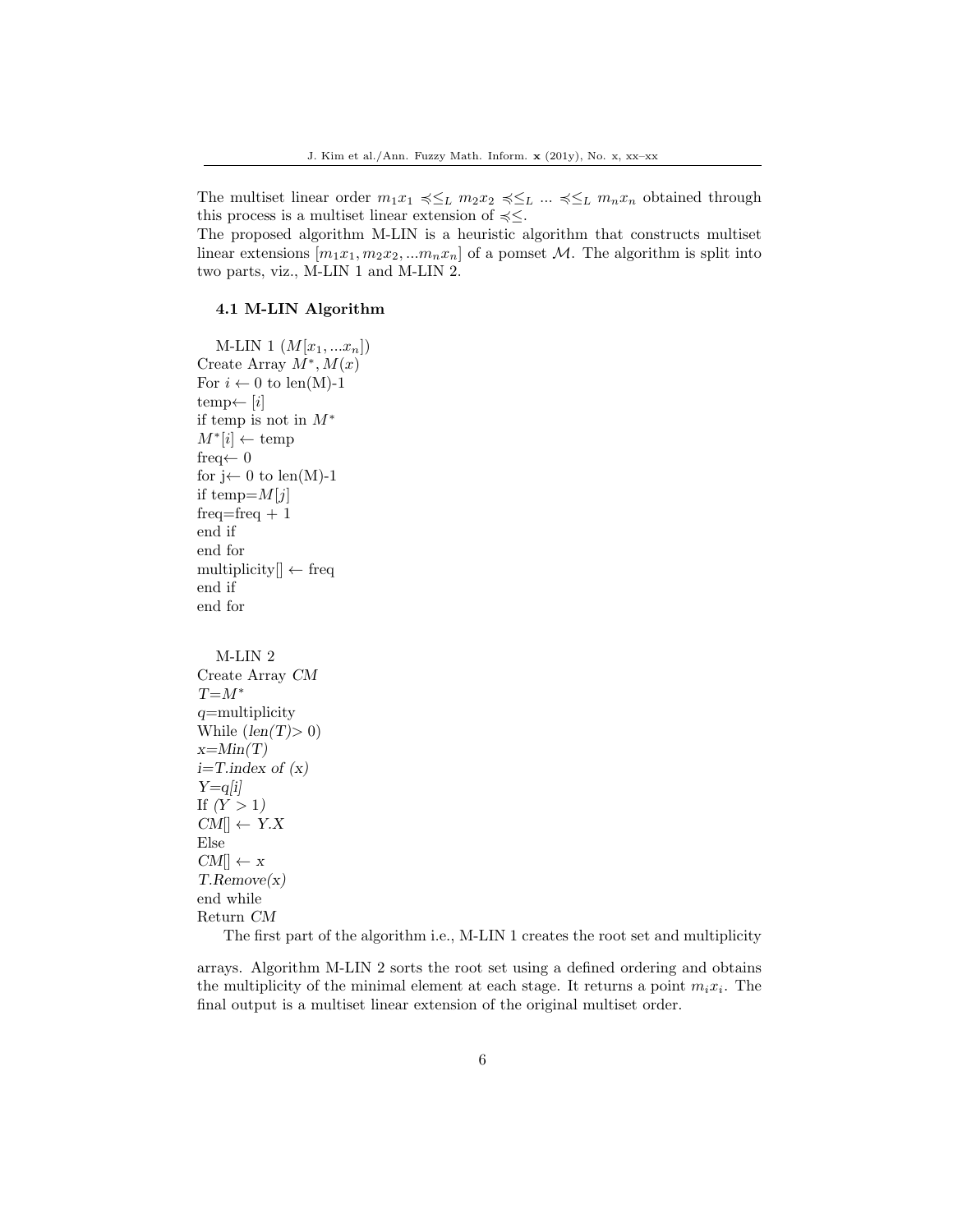### 5. Conclusions

The proposed heuristic algorithm for generating multiset linear extensions is decidable. It can be adopted for modeling and solving problems on ordered structures for which repetition is significant. Ordered multisets are useful for representing concurrent behaviours (e.g. [\[28\]](#page-7-5)). For instance, events with a number of repeated tasks can be modeled using this algorithm, and implemented in order to obtain a linearization. An algorithm for generating the class of multiset linear extensions that realizes the pomset  $\mathcal{M}(i.e.,$  the minimum number of multiset linear extensions whose intersection is  $\mathcal{M}$  could also be investigated.

#### **REFERENCES**

- <span id="page-6-0"></span>[1] B. Schroeder, Ordered sets, Boston: Birkhaeuser 2003.
- <span id="page-6-1"></span>[2] W. T. Trotter, Combinatorics and partially ordered sets: Dimension Theory, The Johns Hopkins University Press, Baltimore 1992.
- <span id="page-6-2"></span>[3] W. T. Trotter, Partially ordered sets, in: R. L. Graham, M. Grotschel, L. Lovasz (Eds.), Handbook of combinatorics, Elsevier 1995 433-480.
- <span id="page-6-3"></span>[4] E. Szpilrajn, Sur l'extension de l'ordre partiel, Fund. Math. 16 (1930) 386–389.
- <span id="page-6-4"></span>[5] G. Jenca and P. Sarkoci, Linear extensions and order-preserving poset partitions, Journal of Combinatorial Theory Series A 122 (2014) 28–38.
- <span id="page-6-5"></span>[6] R. C. Correa and J. L. Szwarcfiter, On extensions, linear extensions, upsets and downsets of ordered sets, Discrete Mathematics 295 (2005) 13–30.
- <span id="page-6-6"></span>[7] G. Brightwell and P. Winkler, Counting linear extensions, Order 8 (3) (1991) 225–242.
- <span id="page-6-7"></span>[8] U. Faigle and R. Schrader, Minimizing completion time for a class of scheduling problems, Information Processing Letters 19 (1) (1984) 27–29.
- <span id="page-6-8"></span>[9] M. M. Syslo, On some new types of greedy chains and greedy linear extensions of partially ordered sets, Discrete Applied Mathematics 60 (1995) 349–358.
- <span id="page-6-9"></span>[10] I. Rival and N. Zaguia, Greedy linear extensions with constraints, Discrete Mathematics 63 (2) (1987) 249–260.
- <span id="page-6-10"></span>[11] H. A. Kierstead and W. T. Trotter, Super-greedy linear extensions of ordered sets, Annals of the New York Academy of Sciences 555 (2006) 262–271.
- <span id="page-6-11"></span>[12] P. Garcia-Segador and P. Miranda, Bottom-Up: a new algorithm to generate random linear extensions of a poset, Order 36 (2019) 437–462.
- <span id="page-6-12"></span>[13] L. Bianco, P. Dell'Olmo and S. Giordani, An optimal algorithm to find the jump number of partially ordered sets, Computational Optimization and Applications 8 (2) (1997) 197–210.
- <span id="page-6-13"></span>[14] Y. L. Varol and D. Rotem, An algorithm to generate all topological sorting arrangements, The Computer Journal 24 (1) (1981) 83–84.
- <span id="page-6-14"></span>[15] D. E. Knuth and J. L. Szwarcfiter, A structured program to generate all topological sorting arrangements, Information Processing Letters 2 (1974) 153–157.
- <span id="page-6-15"></span>[16] W. Blizard, Multiset theory, Notre Dame Journal of Formal Logic 30 (1) (1988) 36–66.
- <span id="page-6-16"></span>[17] R. R. Yager, On the theory of bags, International Journal of General Systems 13 (1) (1986) 23–37.
- <span id="page-6-17"></span>[18] H. Dang, A single-sorted theory of multisets, Notre Dame Journal of Formal Logic 55 (3) (2014) 299–332.
- <span id="page-6-18"></span>[19] D. Singh, A. M. Ibrahim, T. Yohanna and J. N. Singh, An overview of the applications of multisets, Novi Sad Journal of Mathematics 37 (2) (2007) 73–92.
- <span id="page-6-19"></span>[20] F. Balogun, D. Singh and Y. Tella, Maximal and maximum antichains of ordered multisets, Ann. Fuzzy Math. Inform. 21 (1) (2021) 105–112.
- <span id="page-6-20"></span>[21] F. Balogun and Y. Tella, A study on some substructures of ordered multisets, Fudma Journal of Sciences 2 (1) (2018) 201–205.
- <span id="page-6-21"></span>[22] K. P. Girish and J. J. Sunil, General relations between partially ordered multisets and their chains and antichains, Mathematical Communications 14 (2) (2009) 193–205.